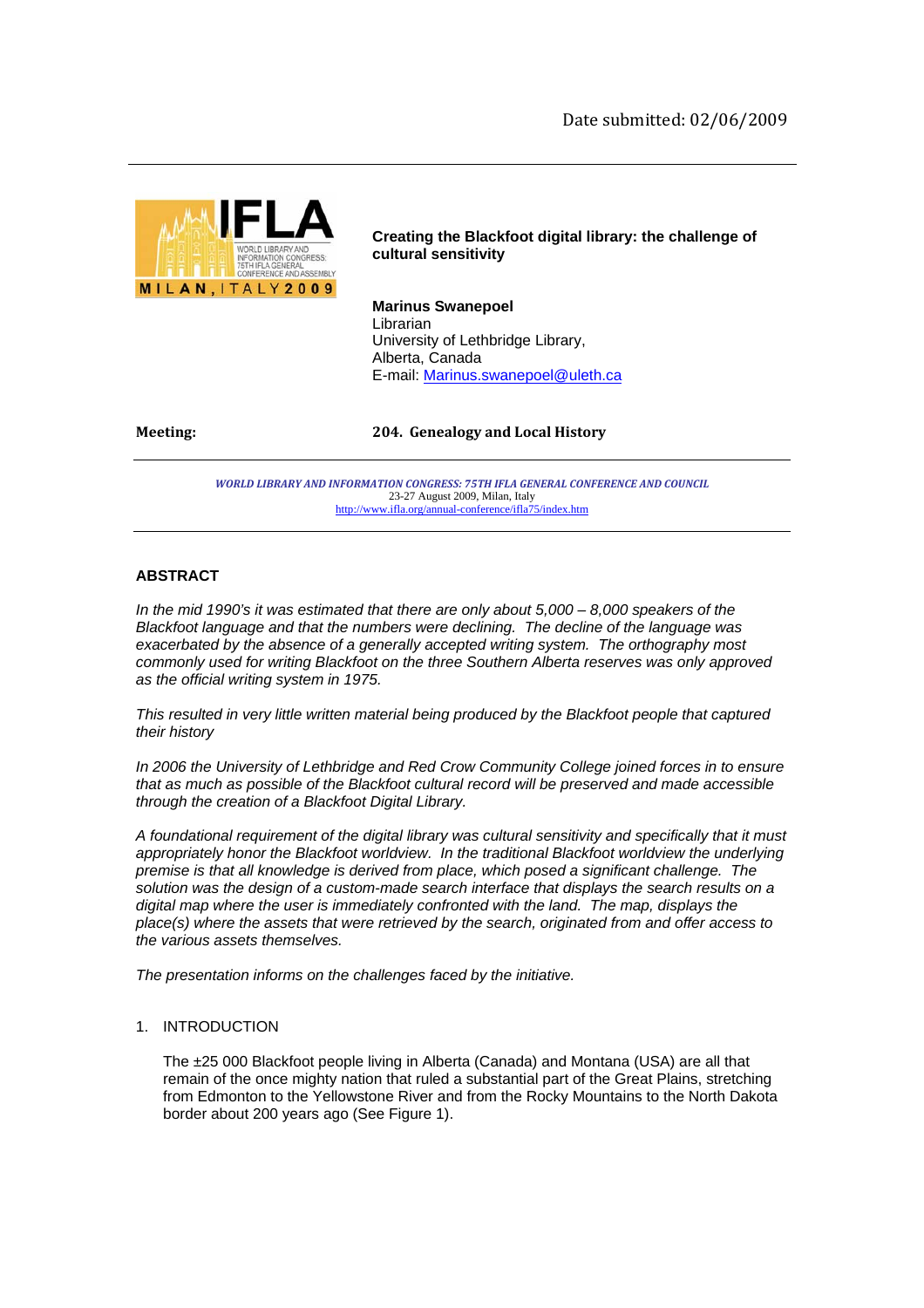

The Blackfoot Indians of Alberta and Montana were made up of four bands: Siksiká (Blackfoot), Aapátohsipikani (North Piikani), Aamsskáápipikani (South Piikani), and Kainai (Blood). The name Blackfoot is believed to have been derived from the discoloration of moccasins from ashes. They were typical of the Plains Indians in that they were nomadic huntergatherers who lived in tipis and subsisted mainly on buffalo; the separate bands would wander on foot in order to follow the herds.

In the mid 1990's it was estimated that there were only about 5,000 – 8,000 speakers of the Blackfoot language and that the numbers were declining since those fluent in the language are older people. The decline of the language was exacerbated by the absence of a generally accepted writing system. The orthography most commonly

used for writing Blackfoot on the three Southern Alberta reserves was only approved as the official writing system in 1975, but has seen little use, at least as far as documenting the history and development of the Blackfoot is concerned.

The situation was even worse in Montana on the Blackfeet Reserve since the United States policy of forced integration removed the Blackfeet from the reservation and placed them in cities across the United States where they were assimilated into western society and most lost their language in the process (see Endnote 1). In the mid 1990's it was estimated that of the approximate 7,000 tribe members (The Blackfeet Nation Website, 2009) on the Blackfeet Reserve, those who are fluent Blackfoot counted less than 100 people (Frantz, 2001).

This resulted in very little written material being produced that captured the life and times of the Blackfoot. However, a rich oral tradition has led to numerous privately held collections of audio recordings in various formats (vinyl discs, reel-to-reel and cassette tapes) that were handed down from generation to generation. Collections of photo's are also to be found. These collections are dispersed and fragmented, parts of which can be found on the various reserves in Alberta and Montana.

These then were the materials that had to be accommodated in the Blackfoot Digital Library.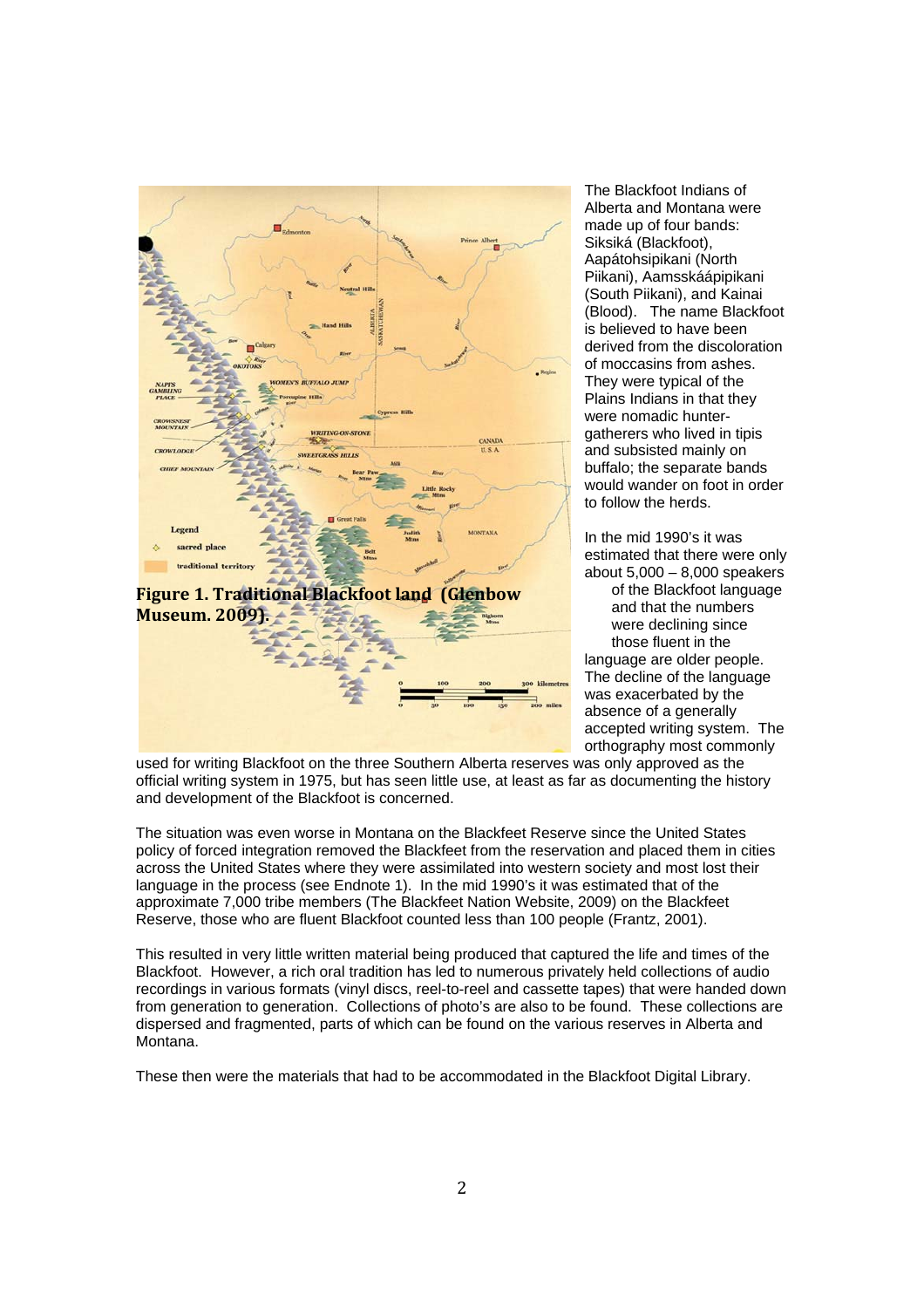## 2. THE EARLY HISTORY OF THE BLACKFOOT DIGITAL LIBRARY

There was an earlier attempt at establishing a Blackfoot Digital Library with funding from the Social Sciences and Humanities Research Council of Canada (SSHRC). The history of this attempt is briefly described.

## 2.1. COMMUNITY UNIVERSITY RESEARCH ALLIANCE

On April 3, 2004 (Cooney) it was announced that "a project called Ah tah po pinan, Nah to se"– translated from Blackfoot as moving towards (the knowledge or light of) the sun – and which will preserve the history and cultural heritage of the Blackfoot Confederacy in Alberta and Montana, has received approximately \$1 million from the Social Sciences and Humanities Research Council of Canada (SSHRC) through its Community-University Research Alliances (CURA) program."

The part of the project that was of significance was the intention to preserve cultural items through digitizing them. Unfortunately this project was not sustainable and it was clear that a new sponsor is needed for the fledgling digital library. Even if the digital library was never fully deployed it left a legacy of gigabytes of digitized material.

# 2.2. THE OPPORTUNITY

The Lois Hole Campus Alberta Digital Library was established in response to the 2005 Speech From The Throne. The speech announced that the Alberta Government would make funds available for the development of such a library. The library was named to honor the The Late Honourable Dr. Lois E. Hole, former Lieutenant Governor of Alberta (The Alberta Library. 2005. p.12).

Part of the mandate of the Lois Hole Campus Alberta Digital Library (LHCADL) was to finance the digitization of heritage material from Alberta, or of interest to Albertans.

This development provided the opportunity to reposition the Blackfoot Digital Library from being attached to a project (which had a definite end) to being funded by an initiative that had no foreseeable end and thus provided it with the sustainability it needed.

Following the establishment of the LHCADL the University of Lethbridge and Red Crow Community College joined forces 2006 in a cross-institutional effort to ensure that as much as possible of the Blackfoot cultural record, as far as written documents, recorded stories and photographs are concerned, will be preserved and made accessible through the revitalized and redesigned Blackfoot Digital Library.

A memorandum of understanding was signed on May 22, 2008 between the University of Lethbridge (U of L) and Red Crow Community College (RCCC) that solidified the relations between the two institutions as far as the creation the Blackfoot Digital Library is concerned. The essence of the agreement is that the University of Lethbridge will provide the infrastructure and technical support while Red Crow Community College is responsible for providing the content.

Even before this agreement was signed a Project Charter was drafted by a team consisting of:

Marinus Swanepoel (U of L representative) Rumi Graham (U of L Metadata specialist) Michael Warf (U of L Webteam Lead) Narcisse Blood (Elder of the Blood Tribe)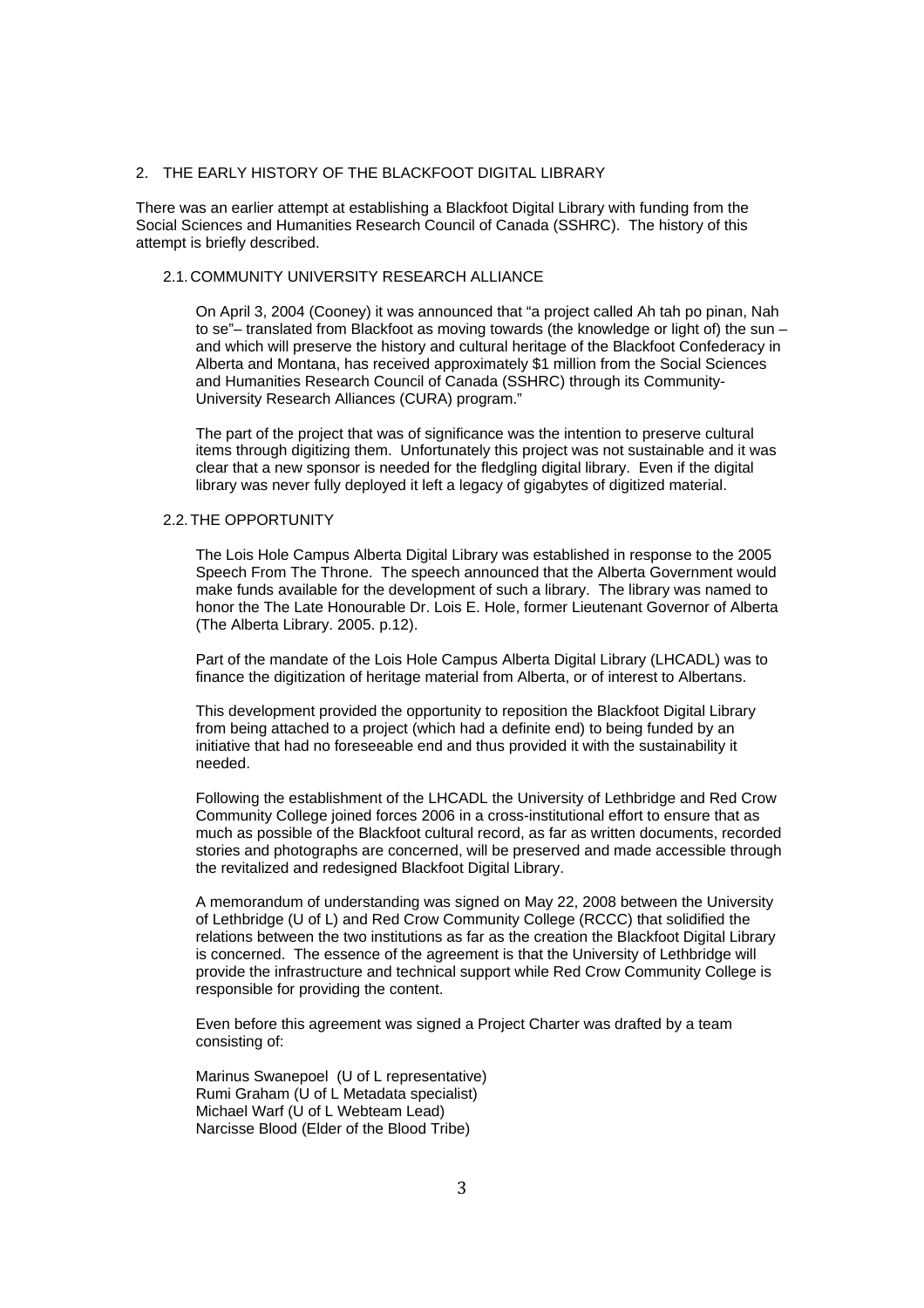Andy Blackwater (Chair of RCCC Board and Elder of the Blood Tribe) Ryan Heavy Head (RCCC representative) Adrienne Heavy Head (U of L liaison and digitization specialist) Lori Lavallee (U of L Web author)

The Project Charter provides the vision of the Blackfoot Digital Library as well as the deliverables and constraints.

## 3. THE CHALLENGE

A foundational requirement of the digital library was that of cultural sensitivity and specifically that it must appropriately honor the Blackfoot worldview. Since the Blackfoot people, calling themselves Niitsitapi, which means the real people, is a people who traditionally lived off the land and has a huge respect for the land, it was felt that the land should feature prominently.

In their traditional way of life the Blackfoot, like many other aboriginal peoples, had no sense or even concept of ownership of land. The land was the Land: the Creator provided it and the creatures and plants that live on it for the people to live from. Their understanding is that if the Land is not only viewed with, but also treated with respect, the Land will provide for the people. The people has the responsibility to take from the Land only what is needed. It is believed that in this way there will be enough for everybody.

This world view is formulated as follows by the Glenbow Museum (2009): "Through Ihtsipaitapiyopa (The Essence of All Life) all living things are equal; human beings do not have the right to rule over or exploit the rest of nature. All living beings are equals with unique gifts and abilities. Some plants can cure diseases; others give us important nutrients. Bison are strong animals who provided much of what Niitsitapi needed for survival. Birds are swift flyers who helped warriors to be stealthy and quick."

In the traditional Blackfoot worldview it is believed that all knowledge is derived from place; that humankind is the latecomer to earth; that all the animals, birds and reptiles are much better equipped with wisdom and knowledge to survive on this earth and therefore, for his own survival and prosperity man has to learn from the animals. It is also believed that these interactions, where the animals shared their wisdom, are also grounded in the land and in place.

### **3.1.** THE CHALLENGE FOR THE LOOK AND FEEL

Since the land features so prominently in the Blackfoot culture and world view it was important that the user of the Blackfoot Digital Library be confronted with the land, first and foremost. In terms of the environment it is fortunate that the design team had more than the prairies (plains) to work with. Even if the Blackfoot is known as a tribe that is part of the group that is called the Plains Indians, their current land (reserves) is within viewing distance of the Rocky Mountains. Therefore the mountains feature prominently in the banner of the website.

Initial designs focused on the foothills with the majestic Rockies in the background. All done in earthly colors to accentuate the land, the terrain and typography. However, designing in earthly colors proved to be quite a challenge. Shades of brown and green and yellow are not exactly vibrant colors with which to create a striking design. Full color photos of snow-covered mountains with emerald green grassland were not deemed appropriate. The effect of introducing these photos into the design of the site resulted in the site looking like a tourist site. The design team struggled with these limitations and the challenge was only overcome when it was suggested that the site should offer more of the land, not less. That the design should confront the user not with a static scene but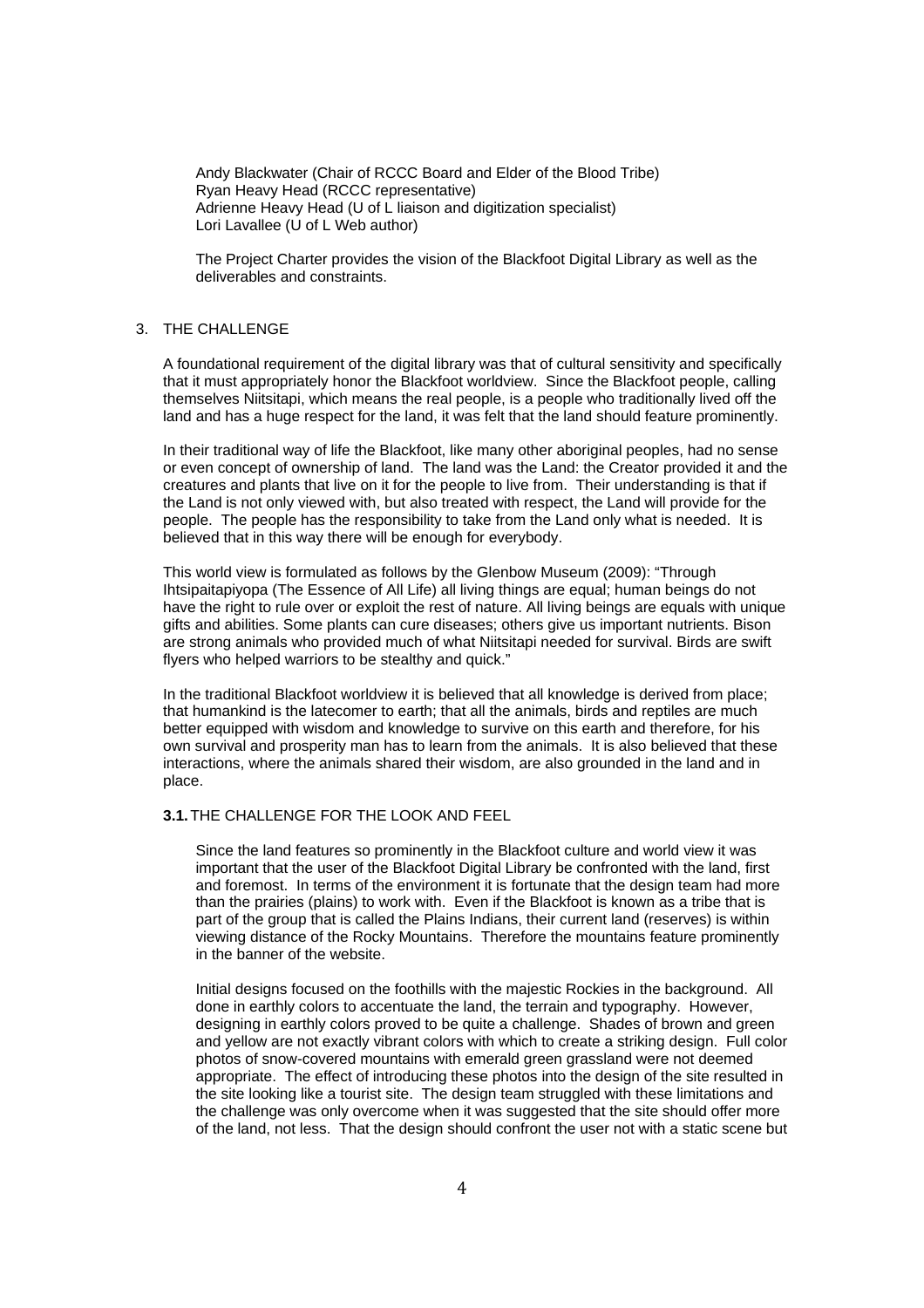with the dynamic of a changing landscape that reflects the path of the sun from east to west.



**Figure 2. Blackfoot Digital Library - morning view.** 

The end product was not an ever-changing landscape but the creation of different views of the land during different times of day. The current views for morning, midday and night were designed in such a way that the appropriate view is displayed according to the local time of the user visiting the site. These views are presented in figures 2, 3 and 4.



**Figure 3. Blackfoot Digital Library - day view**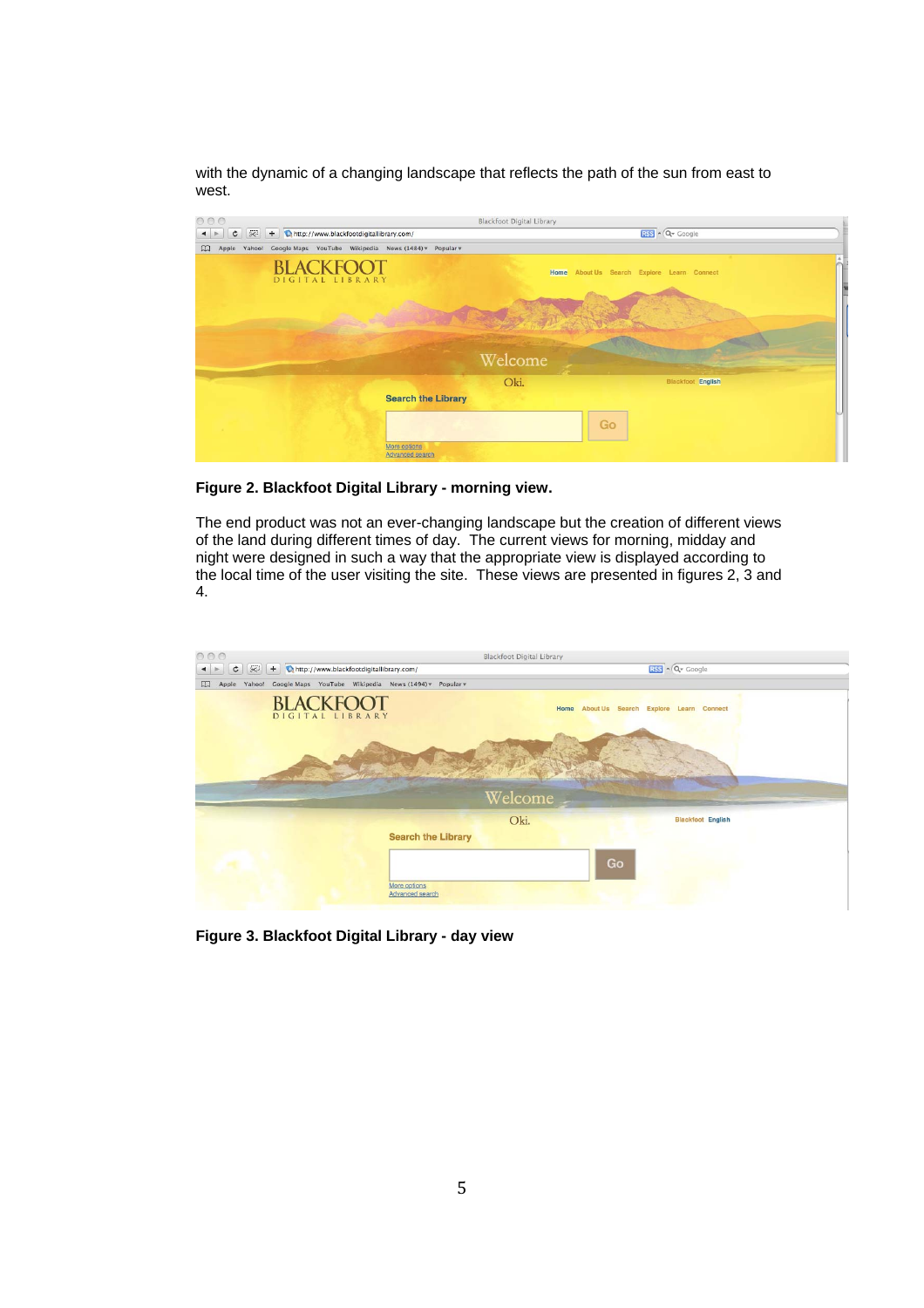

 **Figure 4. Blackfoot Digital Library - night view**

# 3.2. THE CHALLENGE FOR THE SEARCH INTERFACE

In the traditional Blackfoot worldview the underlying premise that all knowledge is derived from place posed a significant challenge. The use of a simple geo-tag attached to each record was thought not to be sufficient.

The use of geo-tags is not new and several applications of its use can be found in wellknown web services.



 **Figure 5. Picasa Geo-tagging http://picasaweb.google.ca**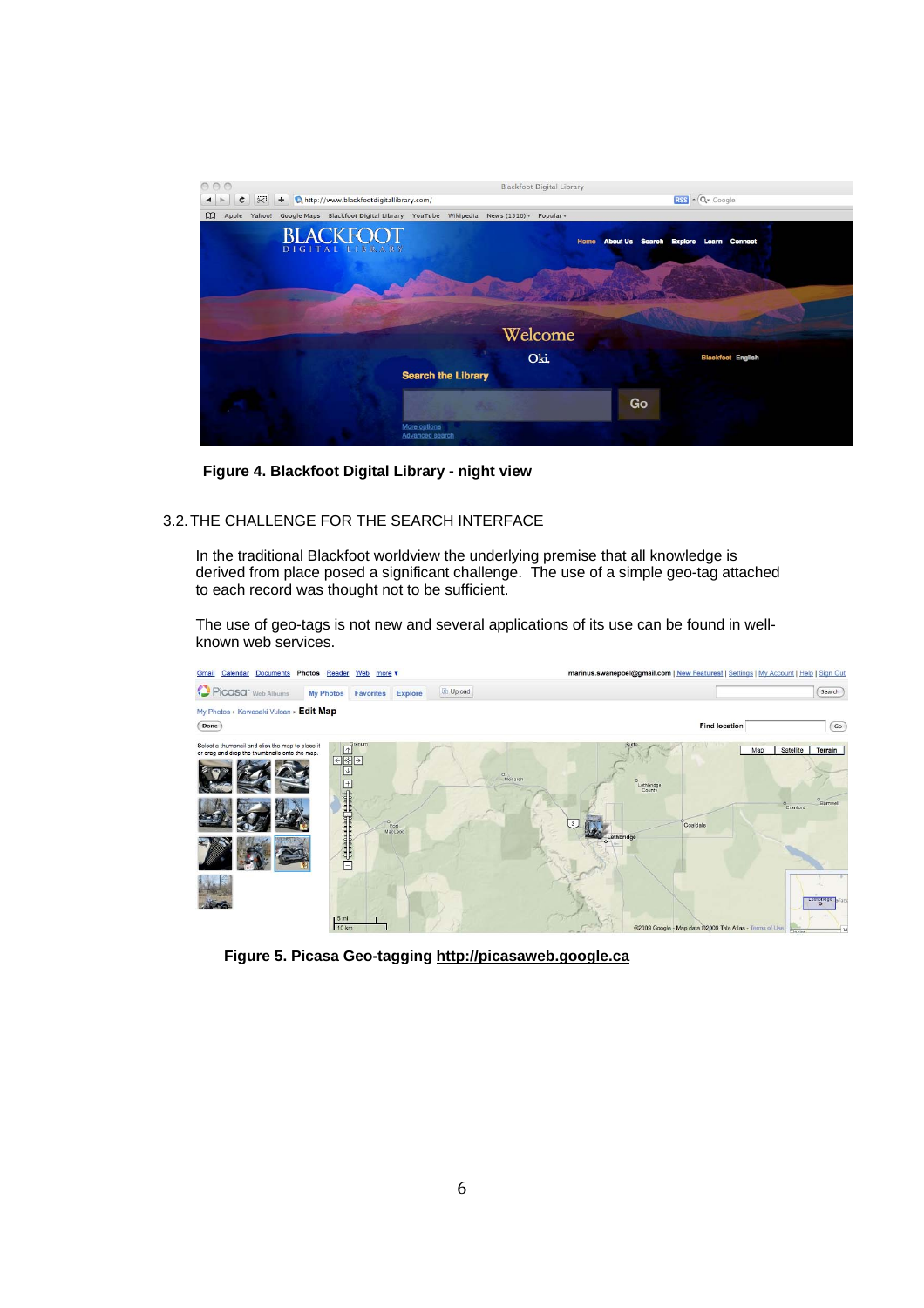

 **Figure 6. Panoramio geo-tagging http://www.panoramio.com/** 

These approaches are especially popular with various photo collection sites such as those offered by Picasa (Figure 5), Panoramio (Figure 6) and even Flickr (Figure 7). Most of these sites are mashups based on Google Maps as illustrated in Figure 8 (See Endnote #2).



 **Figure 7. Photo's of Milano with geo tags on http://www.flickr.com/map/**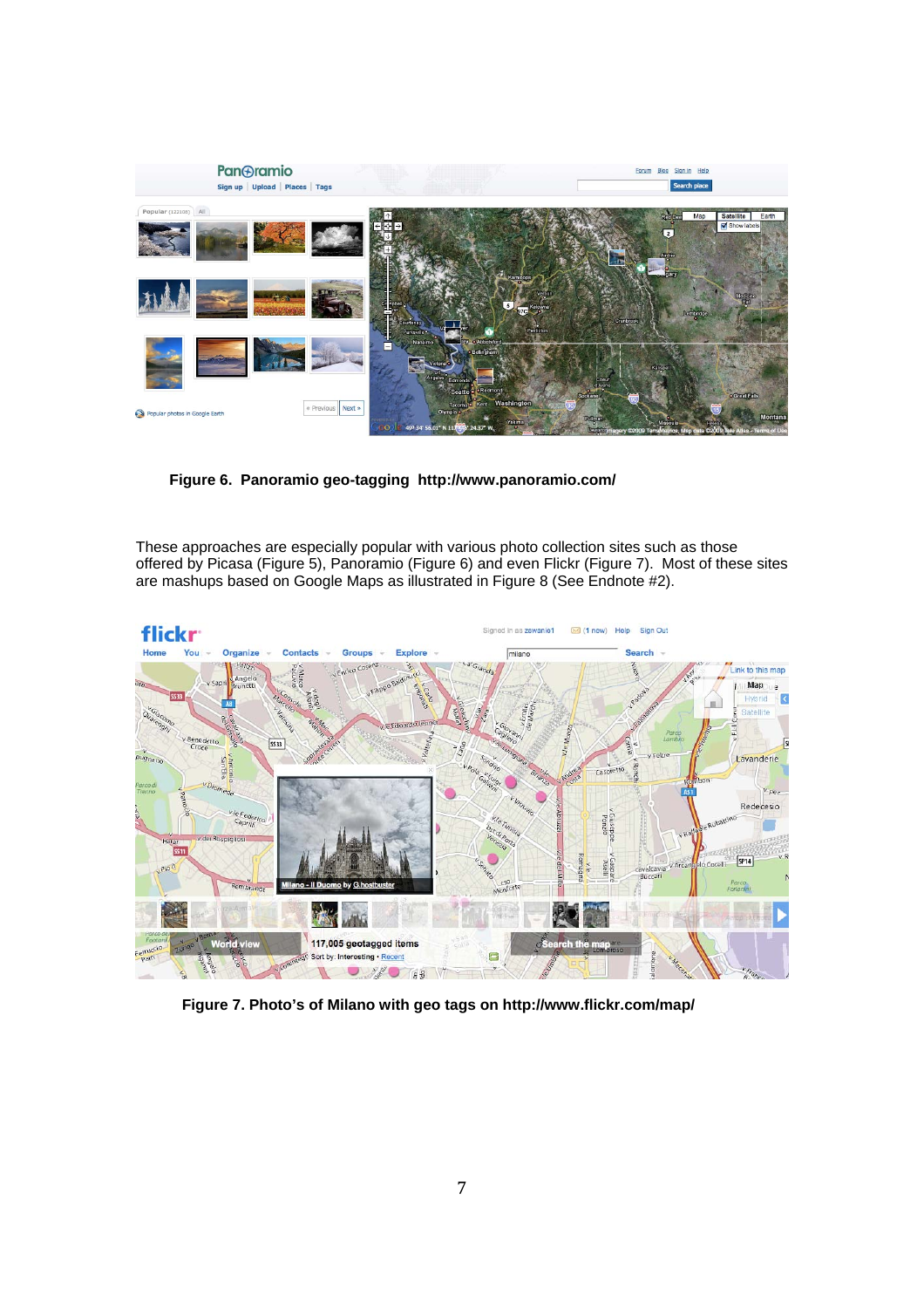

 **Figure 8. Google Maps indicate points of interest using pins.** 

The solution was the design of a custom-made search interface based on a Google Maps mashup that displays the search results on a digital map where the user is immediately confronted with the land. The map displays the place(s) where the assets that were retrieved by the search, originated from, and offers access to the various assets themselves. Different color pins on the map indicate the different assets such as text, photographs, video and audio. Hovering the mouse over these pins reveals some information about the asset represented by the pin while clicking the pin retrieves the full record of the asset.

Ideally the Blackfoot partners would have preferred a map with a First Nations perspective, see Figure 9. This photo of a map drawn from a First Nations perspective (from the Museum of Civilization in Ottawa) indicates the rivers as the primary source of orientation and also resembles an upside-down tipi. However, this line of thought was not pursued because only a few users would recognize it for what it is and secondly, because the technology to convert it into a usable and scalable digital map would have been too expensive.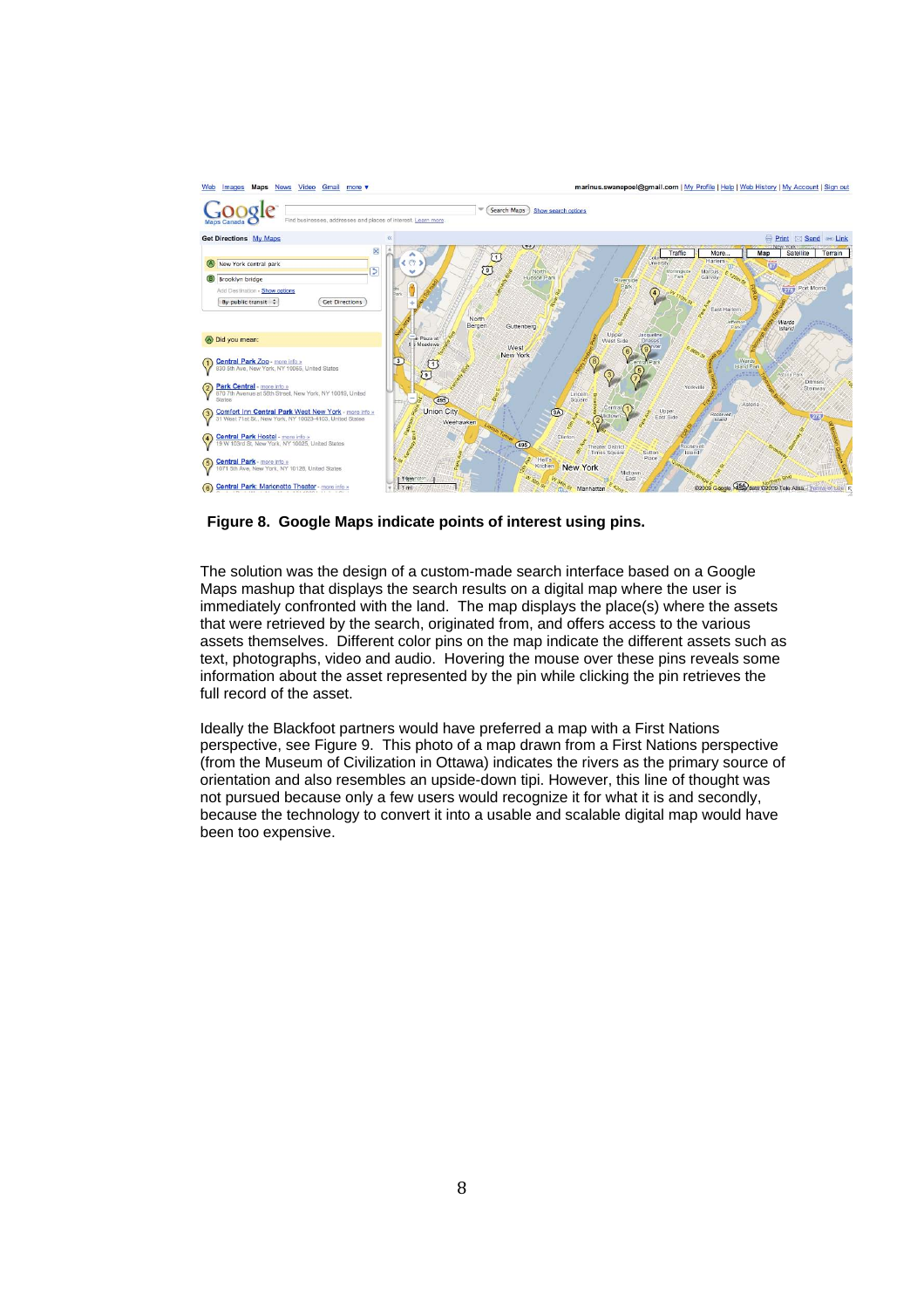

 **Figure 9 Map: First Nations perspective (Museum of Civilization: Ottawa)** 

Another aspect to make the map and its contents even more culturally appropriate, that is still on the to-do list, is to change the pins to a cultural object that will relate to the Blackfoot: a tipi or lance.

## 3.3. THE CHALLENGE FOR THE METADATA

The metadata schema used for the Blackfoot Digital Library is Dublin Core. However it was found that the standard elements are insufficient in accommodating the Blackfoot culture in terms of naming conventions for individuals.

When the team doing the foundational work for the design of the Blackfoot Digital Library was confronted with the need to be able to identify different individuals with the same name, the instinct was to use the proven method of adding the year of birth of the individual. The Blackfoot members of the team were quick to point out this is a Eurocentric practice and that often Blackfoot people would not know what year they were born in. This is especially true of the older members of the tribe. These older members are a very important source of content for the Blackfoot Digital Library.

After consultations with elders from the tribe it was decided that the Blackfoot name of individuals would be a better way of indentifying individuals. Added elements were the addition of the names (first name and last name and Blackfoot name) of the mother and father of the individual. (see Figure 9). This was honoring the Blackfoot tradition of identifying an individual.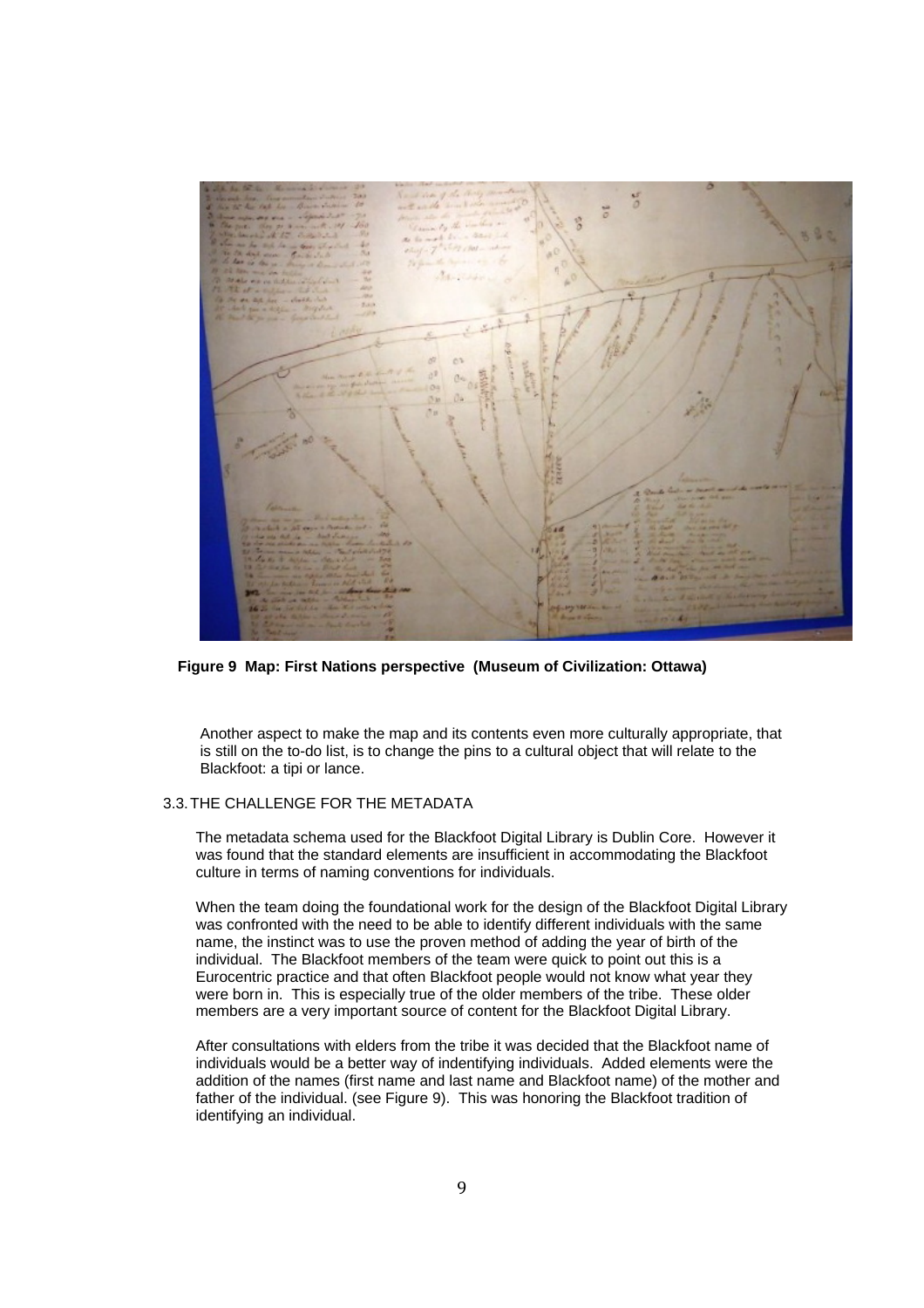| Preferred Name Format: *                                                                            |  |
|-----------------------------------------------------------------------------------------------------|--|
|                                                                                                     |  |
| (c) Last, First                                                                                     |  |
| ○ Blackfoot                                                                                         |  |
| Last, First requires both the First and Last name fields. Blackfoot requires only the Blackfoot Nam |  |
| Last Name:                                                                                          |  |
| Bear                                                                                                |  |
| First Name:                                                                                         |  |
| Black                                                                                               |  |
| Blackfoot Name:                                                                                     |  |
| Sobkibkibi                                                                                          |  |
| Location:                                                                                           |  |
| Standoff                                                                                            |  |
| Tribe:                                                                                              |  |
| Blood                                                                                               |  |
| - Father-<br>Last Name:<br>In Water<br>First Name:                                                  |  |
| Chief.                                                                                              |  |
| Blackfoot Name:                                                                                     |  |
| litoomisttayi                                                                                       |  |
| - Mother-                                                                                           |  |
| Last Name:                                                                                          |  |
| Charge                                                                                              |  |
| First Name:                                                                                         |  |
| Close                                                                                               |  |
| Blackfoot Name:                                                                                     |  |
| Ksisskstakl                                                                                         |  |

## **Figure 10. Identification of individuals**

It was decided to use a lesser used format for describing the "coverage" metadata element in the Dublin Core Schema, namely longitude and latitude data.

The description of the coverage element within the Dublin Core metadata schema read as follows: "The extent or scope of the content of the resource. Coverage will typically include spatial location (a place name or geographic co-ordinates), temporal period (a period label, date, or date range) or jurisdiction (such as a named administrative entity)" (Dublin Core Metadata Initiative. 2009).

Using geographic co-ordinates provide us with the capability of pinpointing the precise location of where a photograph or video was taken, a story was told or a person lived. The online form designed for metadata input in the Blackfoot Digital Library allows for three ways in which the location can be recorded: a) by entering the geographical coordinates, b) by entering a physical street address, or c) by moving the pin on the map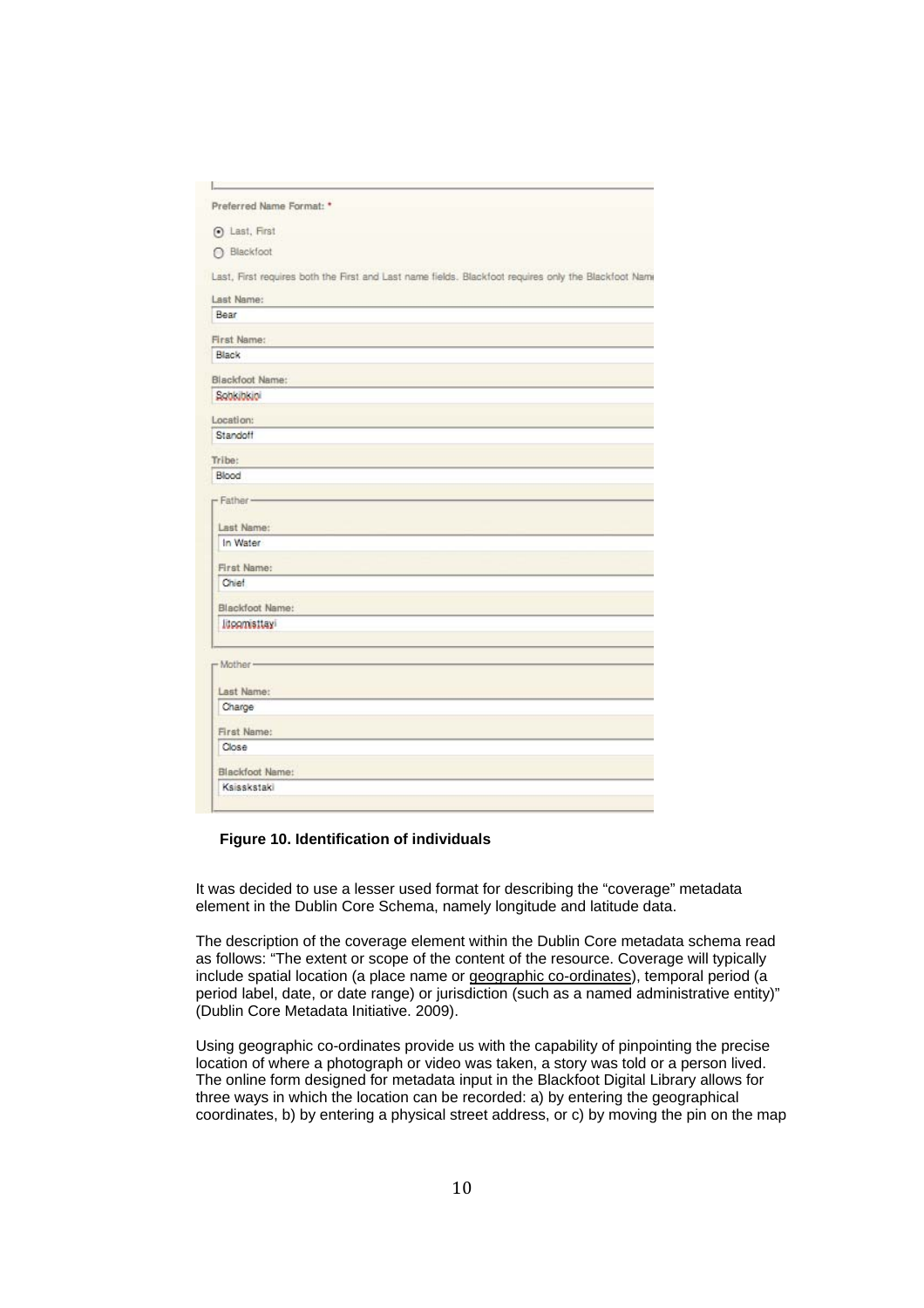presented to the person doing the metadata input by pinning it to the right location.

### 3.4. FOR THE CONTENT

From the charter document the following goals are set for The Blackfoot Digital Library. It is intended to:

- \* Centralize digitized Blackfoot records and library resources.
- \* Provide a venue for Blackfoot interpretations and responses.
- Make resources publicly accessible based on Blackfoot knowledge access standards (using the Okakihtsimaan process).
- Provide opportunities for capacity building in Blackfoot communities.
- Support Blackfoot learning and practice in allied organizations (i.e. universities).

With the phrase "Blackfoot records" the intention is to address all unpublished records, which are what we are working with primarily (photos, audiotapes etc.). However, to attempt to centralize library resources (published resources normally found in a library) is very ambitious. The idea is to obtain permission from publishers of key works about the Blackfoot and to digitize those.

The basic mandate is to digitize original heritage material. This will keep us in step with the LHCADL mandate as well, and since that organization is the primary sponsor it will serve us well to keep that as our initial focus.

Most of the recorded stories are told in Blackfoot and to make that accessible to non-Blackfoot speakers there is a need that it be translated. Since the traditional Blackfoot culture is an oral culture, stories are not only transcribed into English but also told in English. Therefore users of the site have the option of listening to the story in Blackfoot, or in English, and can also read the story in text format (in English). This is however a very slow process even with two translators. One male translator does the translation of stories originally told by a male and so recorded and one female translator translating stories told by females.

Some of the stories relate to sensitive (even secret) tribal ceremonies such as those performed by some of the societies (e.g. the Horns Society). These stories are not translated. All material posted is reviewed by the elders on our task team to ensure sensitive material is appropriately treated.

## 4. THE FUTURE

We are living in uncertain economic times and we hope that the world economy will again be on an upswing by the time we have the IFLA conference in Milano. However the message has already reached us that the belt has to be tightened, also as far as the projects funded by the LHCADL are concerned. Therefore one of the obvious priorities for the near future is to find other sources of funding to supplement our existing source.

Other plans for the future is to involve the Blackfeet in Montana and to have them contribute material to the Blackfoot Digital Library as well. The plan is to write manuals and standards to help those who want to partner with us to upload their material directly. In doing so the intention is to have a bigger impact in preserving the Blackfoot culture.